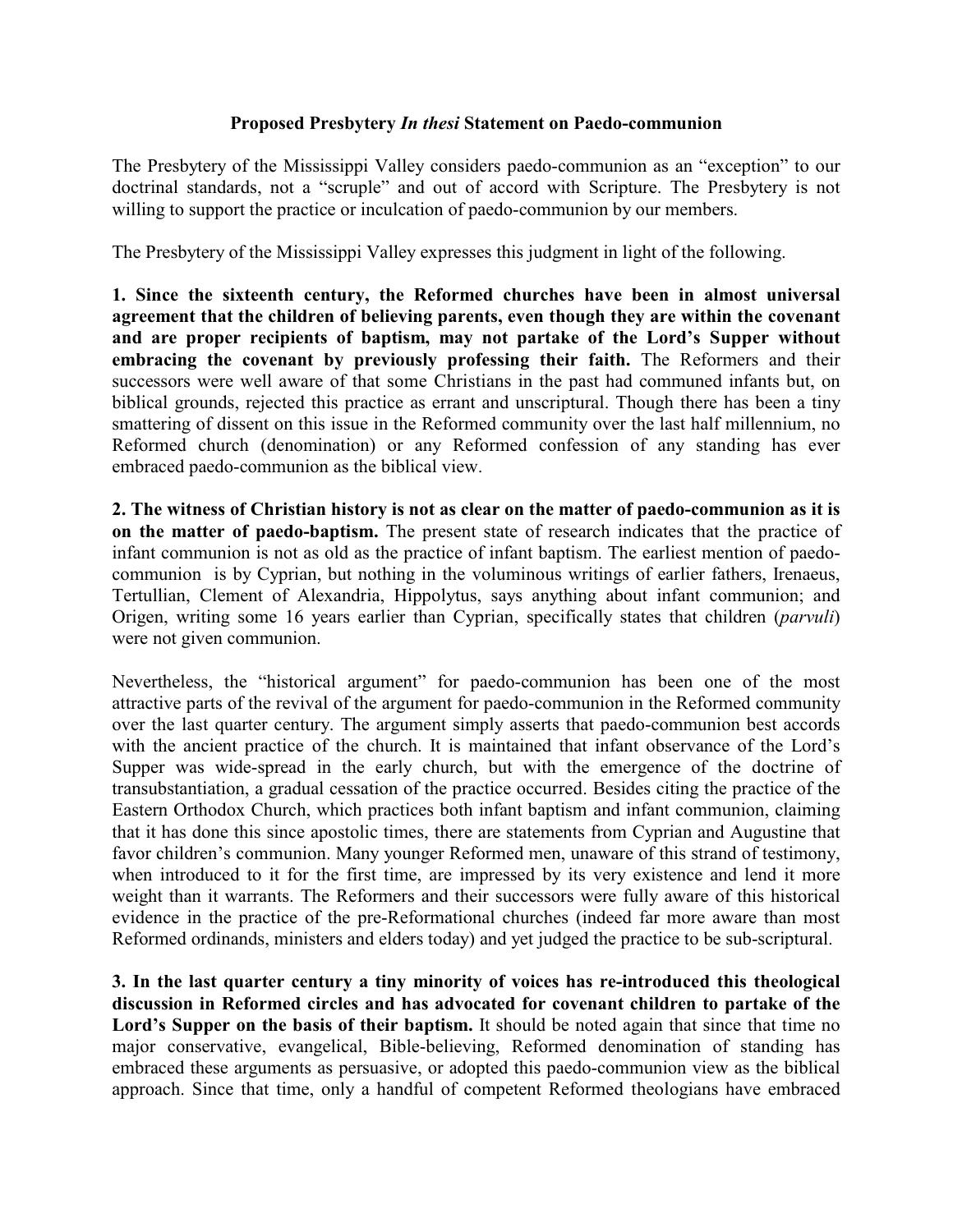this view, and the near-unanimous majority of the leading pastor-theologians in the conservative Reformed community reject the paedo-communion arguments as scripturally unconvincing.

**4. The main theological argument advanced for paedo-communion is the parallel between baptismal recipients and Lord's Supper recipients, and is unpersuasive.** This allows the propaedo-communionist to appropriate all the classic Reformed arguments for the covenant membership of children and for paedo-baptism, and then deploy them as part of the argument for paedo-communion. To restate, the principal theological argument for paedo-communion is based upon the covenant membership of children of believers. It is argued that the failure of Reformed churches to practice paedo-communion represents an inconsistency in their view of the covenant. Not surprisingly, those who have made this argument have often come from non- or anti-paedobaptist traditions, and it is not unfair to suggest that their structure of argument for paedocommunion is borrowed from the dispute with their own former tradition. (1) Since Baptists argue that the Reformed are inconsistent to baptize infants and yet not commune them, and (2) since many paedo-communion advocates come from or are primarily responding to the antipaedo-baptist tradition, and (3) since new "converts" to paedo-baptism are often stung by the rhetorical force of the argument that paedo-baptism is inconsistent with believers-only communion, and (4) since many new paedo-baptists wrongly assume that the Reformers did not adequately consider this matter, (5) they consequently argue that the Reformed tradition needs to become biblically consistent and thus practice both paedo-baptism and paedo-commune, because of the theological symmetry and consistency of such a position.

In the wake of such an argument, one is sorely tempted to quote Emerson that "consistency is hobgoblin of little minds." However, the problem with this argument is that it fails The paedocommunion position ignores: (1) the essential difference between the nature of sacramental participation in Baptism (in which the recipient is passive) and the Lord's Supper (in which the participant is active), (2) the essential distinction between a rite of initiation and inclusion (baptism) and a rite of communion and fellowship (the Lord's Supper), (3) and the role of faith in receiving the benefits signed and sealed in the Lord's Supper as the assuring meal of those in vital union with Christ. When paedo-communion advocates attempt to address these shortcomings they almost always end up promoting (1) a baptismal regeneration view, or an extreme and eccentric view of baptismal efficacy, (2) a defective view of the internal and external aspect of the covenant of grace, (3) a non-Reformed, non-Protestant, non-biblical view of apostasy.

**5. Another key appeal for paedo-communion is the analogy between the Lord's Supper and the Passover is also unpersuasive.** The pro-paedo-communionist argues that since children were allowed at the latter, they should be permitted to come to the former (Ex. 12:3-4; cf. Deut. 16:16,18,21). Advocates of paedo-communion also appeal to the analogy between the Lord's Supper and the covenant meals of the old covenant, which included the participation of children (cf. Deut. 16:11, 14). Then they argue that nothing is said in 1 Cor. 11:28-29 which necessitates the application of Paul's requirements to infants and children. The important thing to determine, they say, is to whom these statements and warnings are specifically addressed, for they need not be universally applied.

How do the Reformed reply to these arguments? First, by noting that there are some problems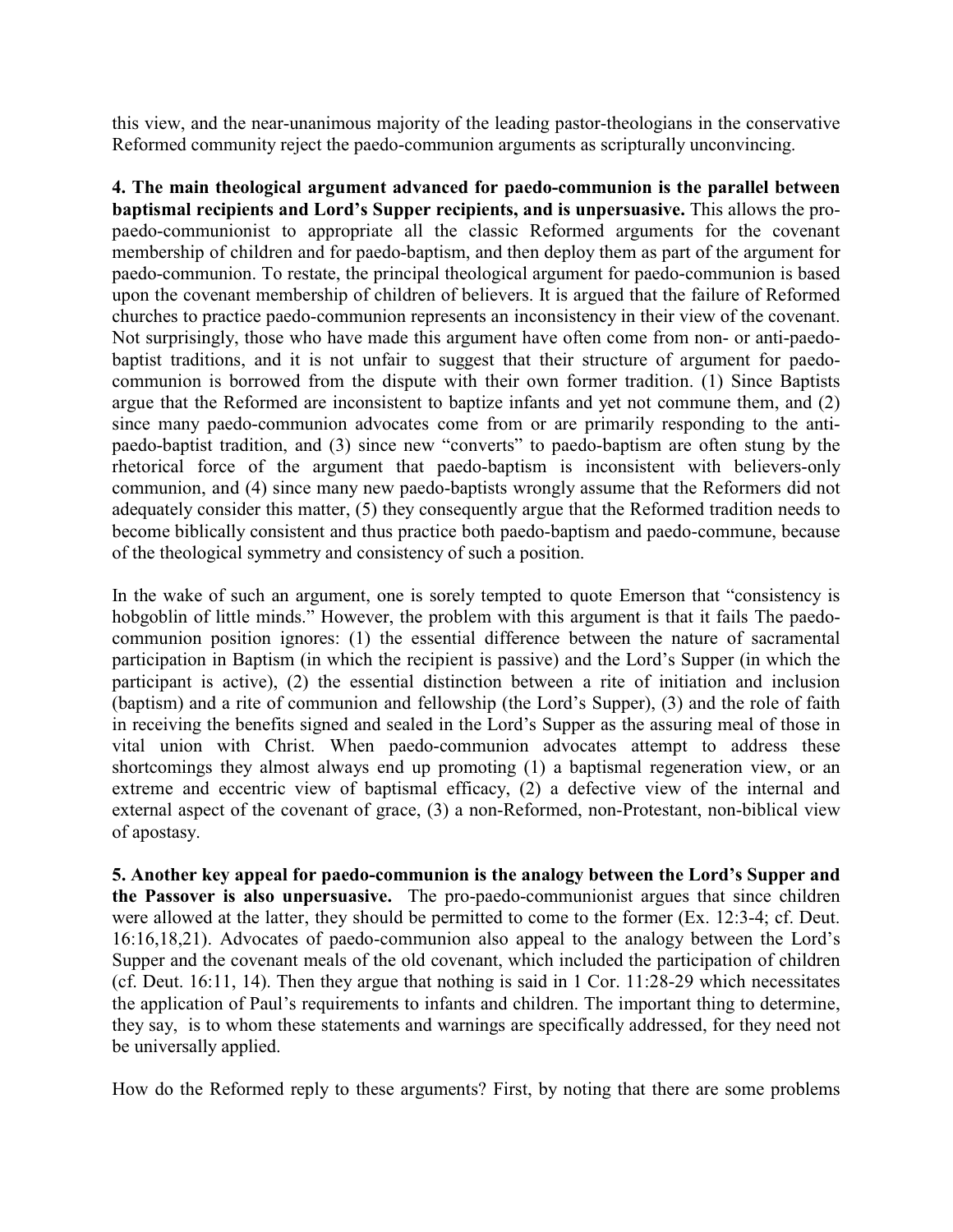with the appeal to the analogy between the Passover and the Lord's Supper. From the beginning it was recognized that future observances of the Passover would differ from the first. Women and children were to eat unleavened bread for seven days "in all your borders", i.e., at home wherever they were (Ex. 13:5-8; Deut. 16:4), while the men kept the full ritual of the Passover in the place where the Lord had chosen to place His name (Ex. 23:17; 34:23; Deut. 16:2,5-7,16ff.). Whether young children actually participated in the Passover meal prior to their reaching the age of 12 years is disputed. It is possible to be indifferent on this question and fully embrace the historic Reformed view and practice.

Second, the appeal to the participation of children in some of the OT feasts is not a strong argument. There were a variety of "conditions" for participation in the rites and ceremonies of the OT. Some meals were reserved to the priests and their families. The words of institution for the Lord's Supper have their background in the covenant meal that Moses shared (Ex. 24) with the elders of Israel. Many see the Lord's Supper prefigured in that meal as much as in the Passover meal; and they point out that also the Lord Himself referred to that meal when He quoted and transformed the words of Moses in Ex. 24:8 and applied them to His own blood: "this is My blood of the covenant" (Matt. 26:28). At the Last Supper, the disciples represented the new Israel and met with the Lord of the new covenant, sealing the new covenant to be established in His blood (Matt. 26:26).

Third, Paul clearly expresses certain cognitive, fiducial and ethical requirements for participation in the new covenant meal, the Lord's Supper. According to 1 Corinthians 11, participants in the Lord's Supper were to do so in remembrance of their Lord and what He had done in the sacrifice of Himself for their salvation. There is an emphasis upon a right frame of mind which properly discerns the meaning of Christ's sacrifice and its significance for the believer, as well as an emphasis on right relationship of believers to one another. These are activities which children incapable of a credible profession cannot yet properly fulfill. Paul's whole tendency of argument is against the direction of the modern paedo-communion argument. If children ought to commune simply on the basis of covenant membership, then why would Paul add conditions for adults to continue to commune? Paul seems to be ready to bar some adult members from the Lord's table, even though they are not under formal discipline, and to require all communing Christians to examine themselves in relation to the fulfillment of positive requirements in coming to the table. This hardly supports the tendency of current arguments for the covenantal basis of paedo-communion.

**6. Current arguments for paedo-communion are frequently accompanied by extreme language charging the historic and current practice of the Reformed churches as "excommunicating" covenant children, starving our children of the means of grace, cutting them off from the covenant, withholding grace from them, and violating Paul's injunction to "discern the Lord's body."** This kind of language is intemperate and unhelpful. As to the fact of the matter, however, withholding the Lord's Supper from children prior to their profession of faith does not jeopardize their receiving of any blessing of the covenant. For in administering baptism to children, while withholding the Lord's Supper from them prior to public profession of faith, we acknowledge that they are within the covenant. What is withheld from them is only another specific way whereby the promises of the covenant are signified and sealed – a specific way that is not yet suited to their time of life. The Lord's Supper, after all,